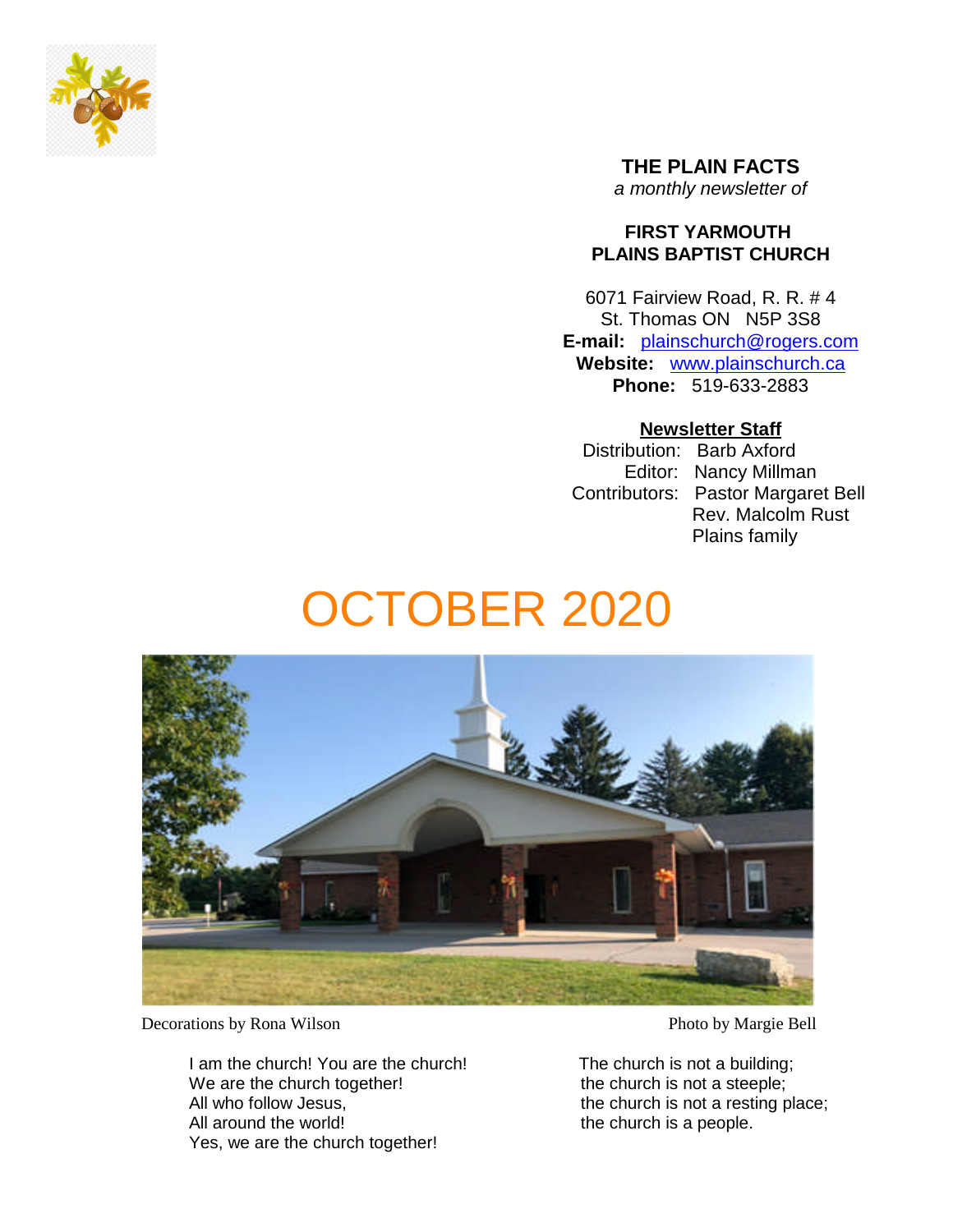

Ashley & family Cannady Family Cody Wayne Dale Jason Carnegie **Sally Paul** Greg Lidster **Phil Doyon** Mary Joan Malcolm & Donna Rust and the family of Janet Marfleet

Mary Underhill **Rae Axford** Judy Jacklin Family of Ferne Jameson-Pell

Lillian & Gary Hartford and the family of Mel Sylvester **Ellen Brekelmans & family** 

# **Oct 04-World Communion Sunday Oct 11** -**Thanksgiving Sunday Oct 18 - 190 Anniversary** Philippians 3: 4b - 14 Luke 17: 11- 19 1 Thessalonians 1: 1 - 10 Matthew 21: 33 - 46 2 Corinthians 9: 6 - 15 Psalm 19

Matthew 22: 34 - 46 Matthew 5: 1 - 12 1 Thessalonians 2: 1 - 8 Revelation 7: 9 - 17 Psalm 90: 1 - 6; 13 - 17 Psalm 34: 1 - 10; 22

**Sunday Scripture Readings**

**Oct 25** Nov 01 - All Saints Day



#### **IN SYMPATHY**

We extend our sympathy to Lillian Hartford, Gary Hartford, Stephen and Susan Hartford and family at the passing of Gary's life-partner Mel Sylvester. Mel was 58 years old . She was promoted to glory on August 31. She is survived by a dear son and brother. Mel fought the good fight against the ravages of ALS with Gary at her side all the way, every day. May she rest in peace in the arms of her Creator God. Pastor Margie

We extend our sympathy to the family of Ferne Jameson-Pell, who went to heaven September 18. She was a long time newsletter recipient and attended Plains briefly in the 1990's. She lived at Valleyview Home. Ferne is survived by two daughters Jeanette and Joy & families. The example of the Pastor Margie

The Plains family extend our sincere sympathy to Malcolm and Donna Rust on the passing of Malcolm's sister Janet Marfleet in England, who was called home September 20, after a long and courageous battle with leukemia**.** She and her husband Dennis traveled the world and lived with a great sense of gratitude and hopefulness. Sympathy is extended to their son Philip and Jackie, and grandsons Dan and Bex, Joshua, and their daughter Hilary.

The Plains family extend our sincere sympathy to Ellen Brekelmans on the passing of her brother Bertus de Gouw who died on September 28 in New Zealand. Bertus leaves behind his wife Johanna of 50 years and Bart and Martin and Miranda and their families, and sisters Anna of New Zealand, Thea, Riet and Jeanne of Holland and Ellen of Canada.



### **PRAYER CONCERNS** *To protect the privacy concerns of our families, friends, neighbours and church*

*family, it is requested that before names are submitted to the Pastor for prayer,*

*or are put on the Plain Facts prayer list, permission be sought and granted from the individuals to be named, or from family members who have been given express permission to speak on their behalf.* Cathy Tredenick Marilyn Cartwright Heather Crafts Marilyn Smith Dave & Janet Stewart Ray Martin Milton Springer Marietta Roberts Vince Melvin **Carol Maes** Larry Mizon **Betty Graham**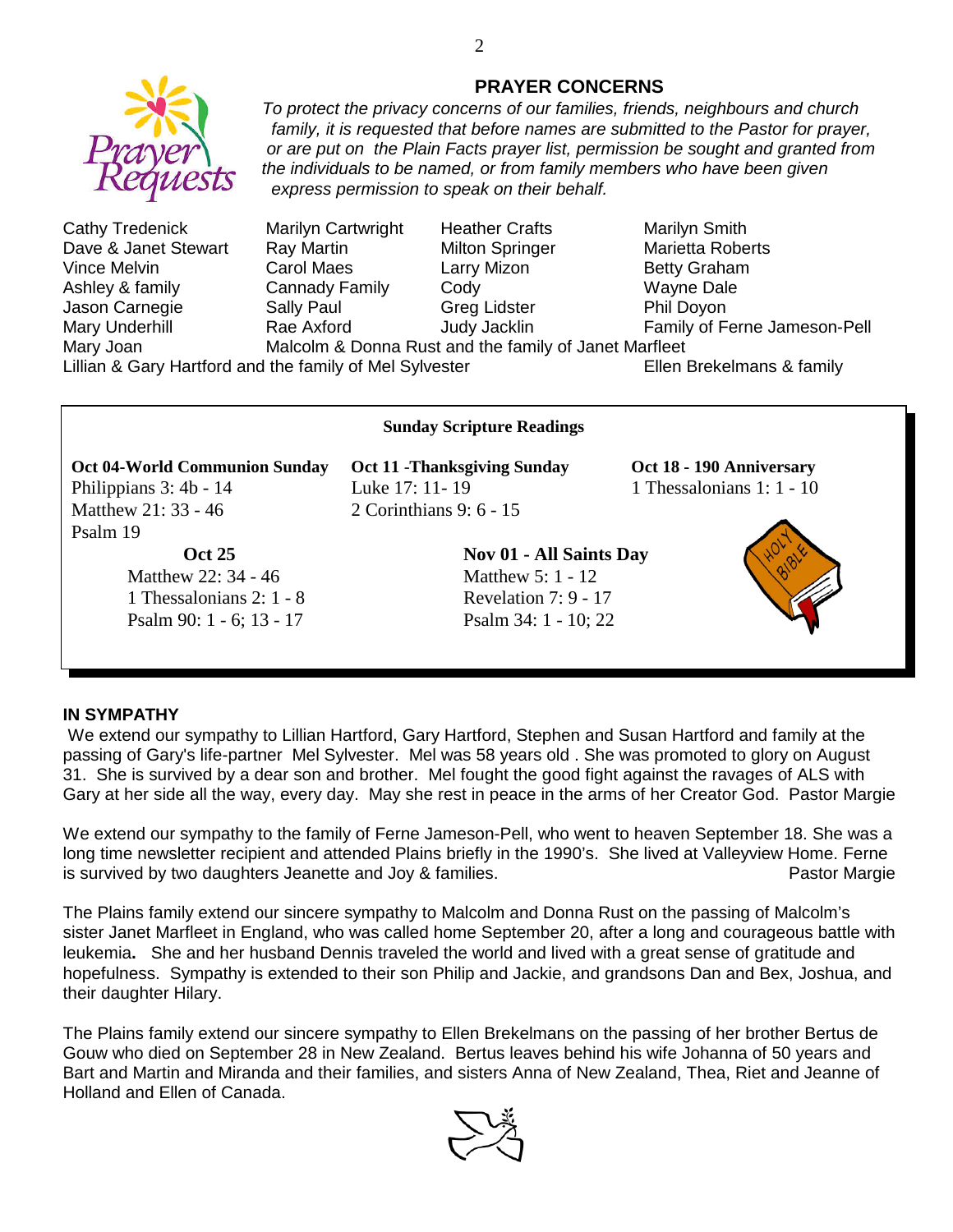#### **EVENTS FOR OCTOBER ARE CANCELLED DUE TO COVID-19 CONCERNS**

and the strict and necessary requirements of the Medical Officer of Health for our health, safety and wellbeing.

**Oct 12 Mon** Thanksgiving

**Oct 18 Sun 1:00 P.M. 190 Anniversary Sunday** DRIVE-BY parade at the church

- **OCTOBER BIRTHDAYS**<br> **COLLOGER BIRTHDAYS**<br> **OCTOBER BIRTHDAYS**<br>  $12^{th}$  Bob Weare<br>  $3^{rd}$  Michael & Louise S  $6<sup>th</sup>$ Jean Lammiman (96)  $17<sup>th</sup>$  Bob Weare  $3<sup>rd</sup>$  Michael & Louise Sargeant(50)  $10<sup>th</sup>$  Joanne O'Drowsky  $18<sup>th</sup>$  Judy Burgess  $4<sup>th</sup>$ 11<sup>th</sup> Dan Dale **18th Pat Martyn** 12<sup>th</sup> Denny & Diane O'Brien<br>11<sup>th</sup> Rona Wilson (70) 20<sup>th</sup> Bob Bell (91) 13<sup>th</sup> Nicholas & Julee Dale Rona Wilson (70)  $20^{th}$  Bob Bell (91)  $13^{th}$  Nicholas & Julee Dale 11<sup>th</sup> Laura Crocker 21 Wendy Lessard (70)  $15^{th}$  Ray & Vera Martin (65)<br>12<sup>th</sup> Julee Dale 21<sup>th</sup> Marion Maynard 20<sup>th</sup> Dan & Shirley Dale
- - - -



- 
- **Bill & Danielle Ralf**
- 
- 
- 
- Julee Dale 21<sup>th</sup> Marion Maynard 20<sup>th</sup> Dan & Shirley Dale
- 14th Jonathon Daye  $24<sup>th</sup>$  Evelyn Kennedy  $20<sup>th</sup>$  Todd & Kelly Ruddock
- 17<sup>th</sup> Simon Martyn Bradley 28<sup>th</sup> Mateo Mifsud 21<sup>st</sup> Tom & Marion Lammiman
	- 22<sup>nd</sup> Bruce & Ruth Hammond

We extend our best wishes and love to **Louise and Michael Sargeant** as they celebrate their **50th** Anniversary on October 3, and to **Vera And Ray** Martin who celebrate their **65th** anniversary on Oct. 15 God bless and stay well!



Ollie Perry sends her **THANK YOU** to our Plains Family for the lovely flowers she received following her recent hospital stay.

During the heavy downpour of rain in September, my basement flooded. With the help of many hands I am now back to normal. **THANK YOU** so much to my dear Plains family for the attractive floral arrangement. Noreena Satchell

The loving support of the Plains people together with their prayers have meant so much both to us and to Janet & Dennis since she was first diagnosed with leukemia. Now as she has been called home the flowers celebrate her life, her faith and all that was good about her life. **THANK YOU** all so much. Malcolm and Donna

**THANK YOU** to my Plains family and Margie for the lovely vase of flowers I received while I was ill. I am enjoying sitting outside in the sun every day and going for small walks with Carolyn to get my strength back. I miss seeing everyone. Love to all. Sally Paul Sally Paul Sally Paul Sally Paul Sally Paul Sally Paul Sally Paul

To Pastor Bell and my Church Family, I want to **THANK YOU** for the lovely flowers. I could not ask for a greater bunch of people to have as friends. I love ya'll so much. This little thing I'm going through is just a little bump in the road. I have had other problems and the Lord Jesus Christ has got me through them ever since I became a Christian. I fear nothing. Jesus walks with me always. Love and thanks to you all. John Gibbons

**THANK YOU** Margie for the most colourful bouquet of flowers I just received from My Plain's Church Family. They sure are helping me to know the many people that are thinking about me in my grief of losing my last and youngest brother. Only 4 sisters left with me being the youngest. Thanks again and hope of seeing you all soon. May God Bless you all. Ellen Brekelmans and the state of the state of the state of the state of the state of the state of the state of the state of the state of the state of the state of the state of the state of the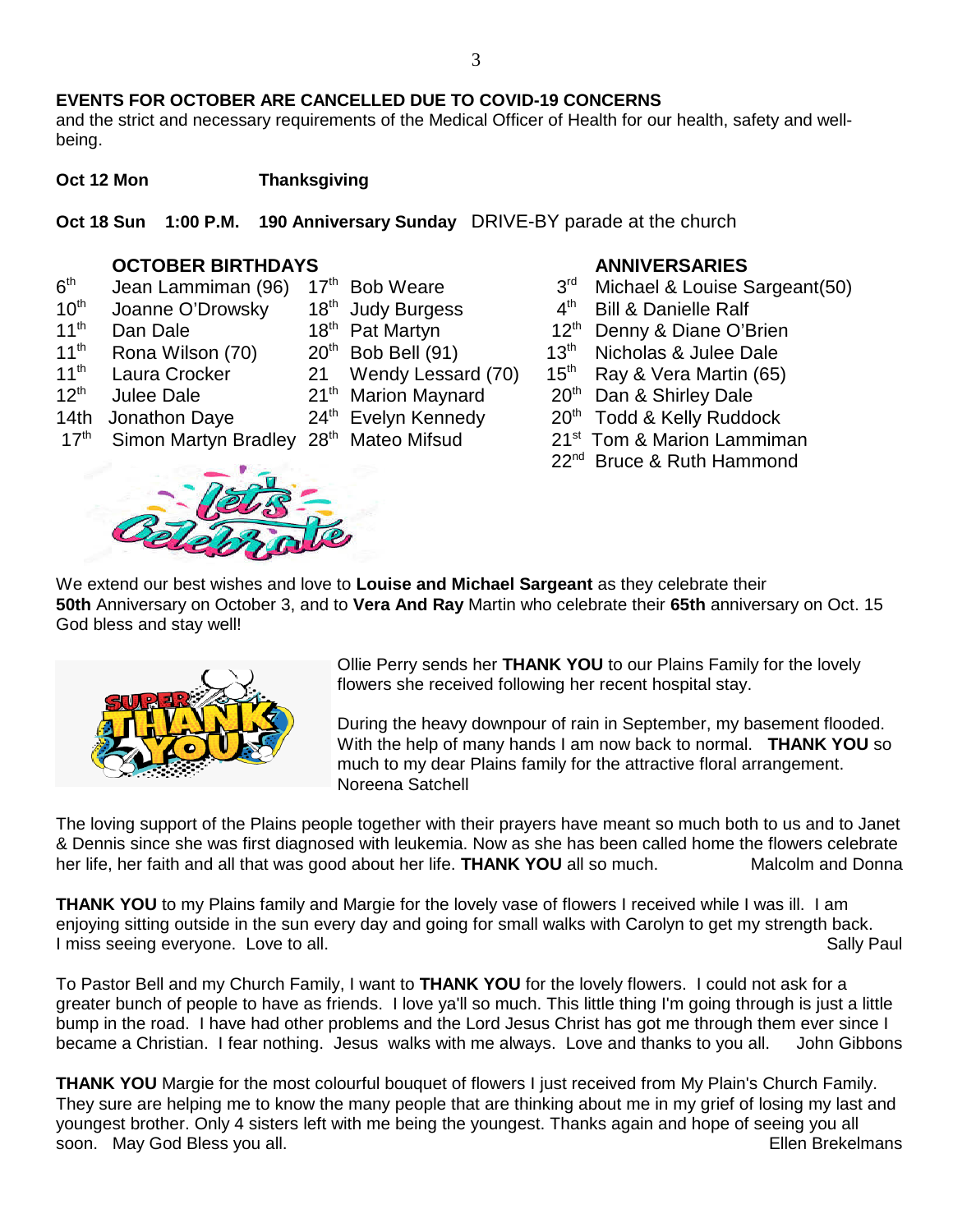Dear Plains family:

We trust this note finds you well and doing your best to manage during these challenging times.



In an effort to keep the congregation informed the deacons and pastor met on the 23rd of September to discuss the possibility of opening the church for services and address the church's anniversary. At this point there are a number of things that will come into play.

First, the deacons have met with the various church leadership to identify the challenges of a church opening. From that a policy, screening document and waiver have been developed and has been circulated back to the leaders for review. It is our intent to have that done and in place at some point in October.

Secondly there is the matter of the church's 190th anniversary. The deacons and pastor understand and appreciate how important these celebrations are to us as a church family.

## **After some discussion we have decided to hold a DRIVE-BY parade at the church on the Church's 190th Anniversary Sunday, October 18 at 1 p.m.**

Children are invited to deliver Happy Anniversary posters or pictures of their church family or of the church to the Plains mail box ahead of time for videoing and posting on October 18.

Congregants are invited to drive into the church parking lot and move past the canopy where the Pastor and Deacons will greet you. Vehicles will ENTER the church lot from the Sparta Line driveway (west end) and EXIT at the Fairview Road (east end). Please remember your face coverings.

It is our church's habit of enjoying food together and so we hope to provide a tasty dessert at this celebration to take home that will be prepared and presented according to health safety guidelines.

In Bible times, the people of God marched into Jerusalem singing Psalms of joy and praise to their Maker! So please join our Plains Praise Parade! Decorate your vehicles and make signs to celebrate God's love and faithfulness! Join with your Plains family to thank God for 190 years of ministry and blessings!

In the interim the Deacons will continue to monitor the circumstances around Covid -19 regulations. Look for further information or reminders about this event in your weekly emails or mailings from Pastor Margaret.

It is our intent that the leadership of the church have the best interests of the health and well being of the congregation and their families at all times We ask that God guide our thoughts and actions during these times, and look forward to the day we can all be together again.

Blessings, Wayne Dale on behalf of the Deacons Committee





We extend our **CONGRATULATIONS** to **Donna Limon** who recently received a **25 year pin** from the Sweet Adelines Barbershop Chorus. Donna, her quartet and sister chorus members bring so much inspiration and joy to people's lives! **A**  $\bullet$  **C**  $\bullet$  And we are blessed to have Donna in our choir making music to the Lord with us! We look forward to the day when the choir and chorus are back!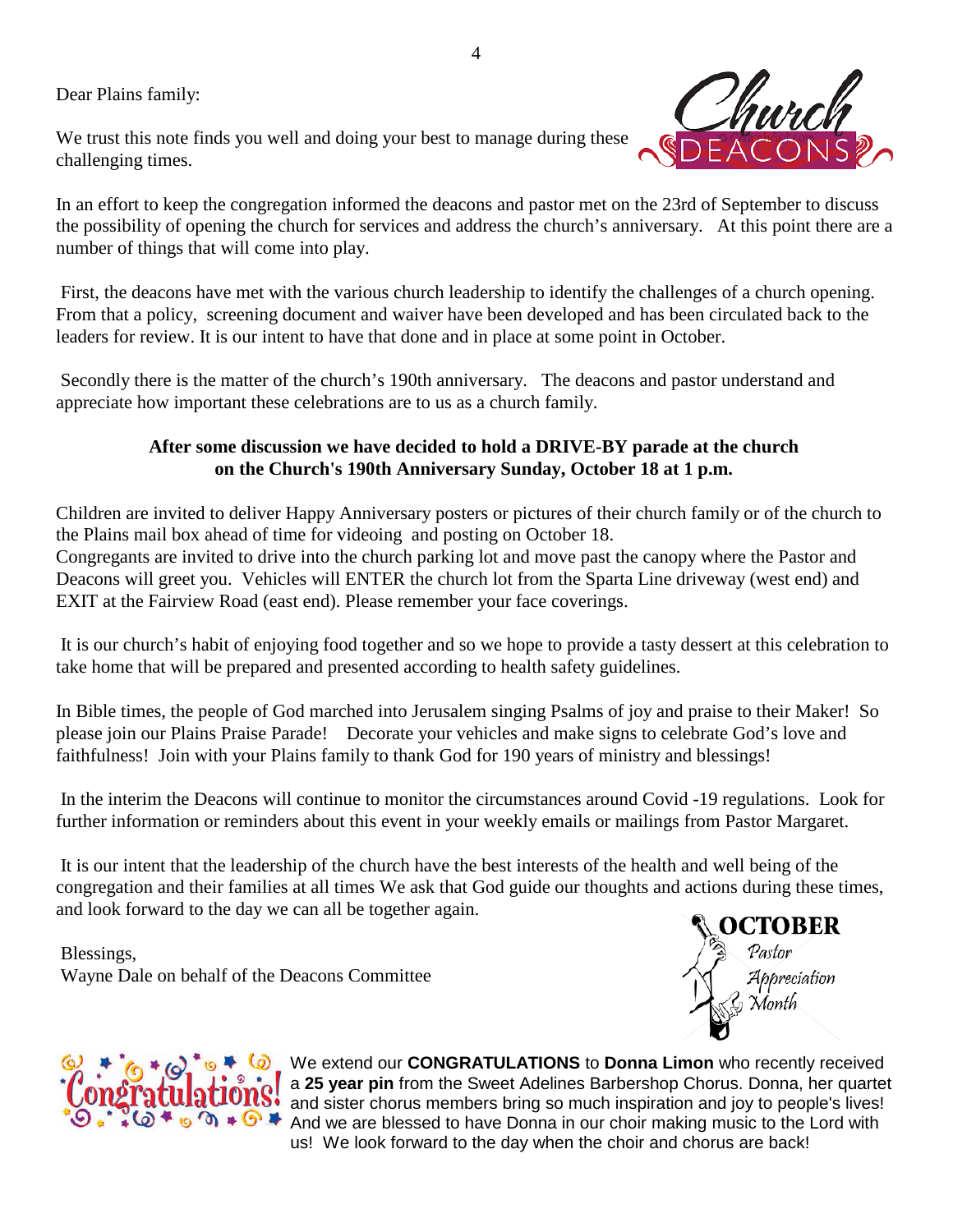### **FIRST YARMOUTH BAPTIST CHURCH FINANCIAL STATEMENT as of 30 of September, 2020**

|                            | <b>General Fund</b> | <b>Missions</b> | <b>Communion Fund Sunday School</b> |        | <b>Totals</b> |
|----------------------------|---------------------|-----------------|-------------------------------------|--------|---------------|
| <b>Income</b>              | 66,292.21           | 2.209.53        | 2.096.91                            | 405.00 | 71,003.65     |
| <b>Expenses</b>            | 65,948.77           | 2,209.53        | 1,790.23                            | 405.00 | 70,353.53     |
| <b>Net Gain(Loss)</b>      | 343.44              | 0.00            | 306.68                              | 0.00   | 650.12        |
| <b>Balance end of 2019</b> | 50,208.97           | 0               | 444.39                              | 0.00   | 50,653.36     |
| Balance as at 09/30/20     | 50,552.41           | 0.00            | 751.07                              | 0.00   | 51,303.48     |

**1. The General Fund shows a net gain as of the 30th of September, 2020 of \$343.44. Grass cutting has been paid up to June, 2020. There have been no janitorial services since mid-March.**

- **2. Missions income as of the 30th of September, 2020 totalled \$2,209.53. That amount has been forwarded to CBOQ and CBM. This amount is made up as follows: CBOQ - General Budget - \$1,044.50; CBOQ Local Missions - \$180.00; CBM - General Budget - \$668.03, and CBM Sharing Way undesignated - \$173.00. One hundred and forty-four dollars (\$144.00) has been sent to CBM for the Lebanon crisis and those funds have beenmatched by the Canadian government.**
- **3. The Communion fund had a net gain at the 30th of September, 2020 of \$306.68. There is an amount from previous years of \$444.39, leaving a balance in the Communion Fund of \$751.07.**
- **4. The designated Sunday School amount as at the 30th of September, 2020 was \$405.00. The balance has been paid to the Sunday school Treasurer at the end of the 3rd quarter.**
- **5. The Future Projects Fund as at the 30th of Septmber, 2020 totals \$20,695.25, which includes \$2,500 from the Plains Social Committee and \$2,500 from the Plains Ladies Aid for the renovation project. Expenses to date total \$18,873.06. That total includes paying the audio/visual supplier-installer's invoice, building materials for the renovations to the front of the sanctuary, taping and mudding the sanctuary, finish painting the sanctuary, as well as touch up paint in Oak Hall and the furnace room. That leaves a balance of \$1,822.19 in the Future Projects Fund. The monitor is installed in Oak Hall, but we are awaiting the mixer for Oak Hall. The cabinet for the mixer for the sanctuary is complete. There will be some incidental costs for the installation of the oak panels at the front of the sanctuary. That should be completed soon. Donations are still gratefully accepted for the project.**

**Respectfully Submitted, Shirley E. Dale, treasurer**

**\*\*Praise God! We continue, even after the summer months, to show a net gain in the General Fund. The Plains folks are so faithful and generous! I would think we should be singing that old song, "God is So Good!" Donations continue to arrive regularly at my home at 44694 Fruit Ridge Line, St. Thomas, ON N5P 3S9, and through the CIBC bank account by etransfer, or through Canada Helps on our website. Stay safe and stay healthy!**

**The email address to send e-transfers to, is: northridgesd@gmail.com** Mailing Address: 44694 Fruit Ridge Line, R. R. # 5, St. Thomas, ON N5P 3S9

**Thank you for your financial support,**





Rona Wilson has been making masks and has a few spares. If anyone wants one or two let her know and she'll get them to you.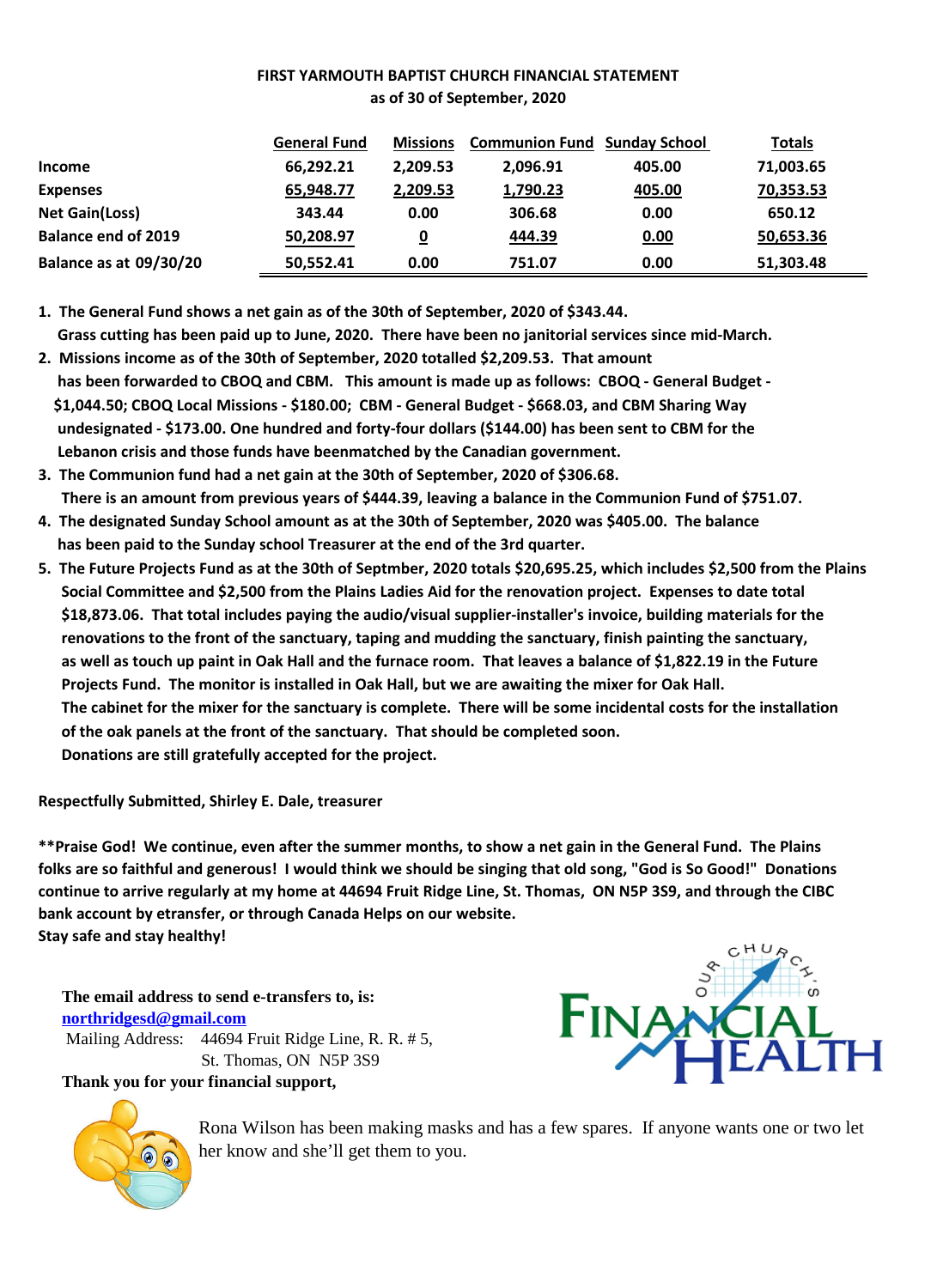### Pastor's Page *"They will be called oaks of righteousness, a planting of the Lord to display God's glory." Isaiah 61:3b*

I thought we'd take a walk down memory lane to revisit the Anniversary celebrations of the past 30 years. Thanks to our newsletters I was able to compile a listing of events. Countless other happenings, including presentations, choir anthems, prayers, sermons and Children's talks along with visits from guests and former members blessed our celebrations. Two Children's talks that stand out for me included the Anniversary that Malcolm did a brown bag talk. He had made a long scroll on which each year of the church's life from 1830 was printed. The children unrolled the scroll to the *oohs and ahs* of the congregation. The scroll circled the sanctuary! That object lesson really drove home the length of time that our little church has existed to share the good news of Jesus! On another Anniversary Sunday I walked around the sanctuary to indicate various (donation) plaques while telling the children of the people in whose memory the various items were donated. We are surrounded by a great cloud of witnesses!

Even though in the list below I did not note them as frequently as they occurred, at most Anniversaries we joyously celebrated a meal together whether it was cake or pot luck luncheon or celebration dinners. Nearly every Anniversary service I've been part of here included music from the choir, and often from our children's choir too. We love to praise the Lord with song at the Plains! Sacred music is deeply important and is really missed during this pandemic crisis. In 2020 we mark another major milestone: our 190<sup>th</sup> year of ministry. It has been an unusual year, so we'll mark it in an unusual way, as Deacon Wayne's letter has outlined. Here's a list of celebrations that we've spent together as Christ's church at Plains. Maybe you will recall a special service you attended or some of the individuals mentioned who participated or were guest preachers or musicians. We are so grateful to God for them, for our memories, for each other, and for many more memories yet to be made!

My first Anniversary service among you was memorable indeed! It was October 14, l990.

160th Anniversary l990 October 14 Dedication of stained glass windows & door panels; Johnny Stevens sang at 7p.m. service. History Book "A Year in the Life of Plains Baptist Church" marked events of Plains' 190th year.



161st l991 October 20 The Kingsway Quartet from London performed at an evening service

162nd 1992 October 18 Plains Reunion Choir, featuring former choir members & musicians; including Esther Higgs and Kathy Limon

163rd 1993 October 17 Theme: Come, Celebrate Hope! youth group & children participated and on Saturday, October 16 A Baseball Game was played at Union Ball Park between the Axford  $&$  Higgs teams, with winners playing against the Plains Newcomers

164th 1994 October 16 10 a.m. service with Ted Hampton from Toronto as soloist (Peg Bell's first cousin) Offering was designated for the New Gas Furnace Fund

165th l995 October 15- 10 a.m. service with Sylvia (Douglas) Snyder, guest soloist. Sylvia grew up at the Plains and taught Sunday School in the former Plains Church.

1995 October 15 at 3p.m. "The Fire in the Rose" a presentation about family violence and ministry to families was presented by Woodbine Baptist Church, Toronto to the Elgin Baptist Association Churches which was hosted at Plains

166th l996 October 20 10 a.m. service with Rev. Dr. Dale Soble, Area Minister, special music by choir and Heather Limon & her trumpet 7:30 p.m. Music with The Kingsway Quartet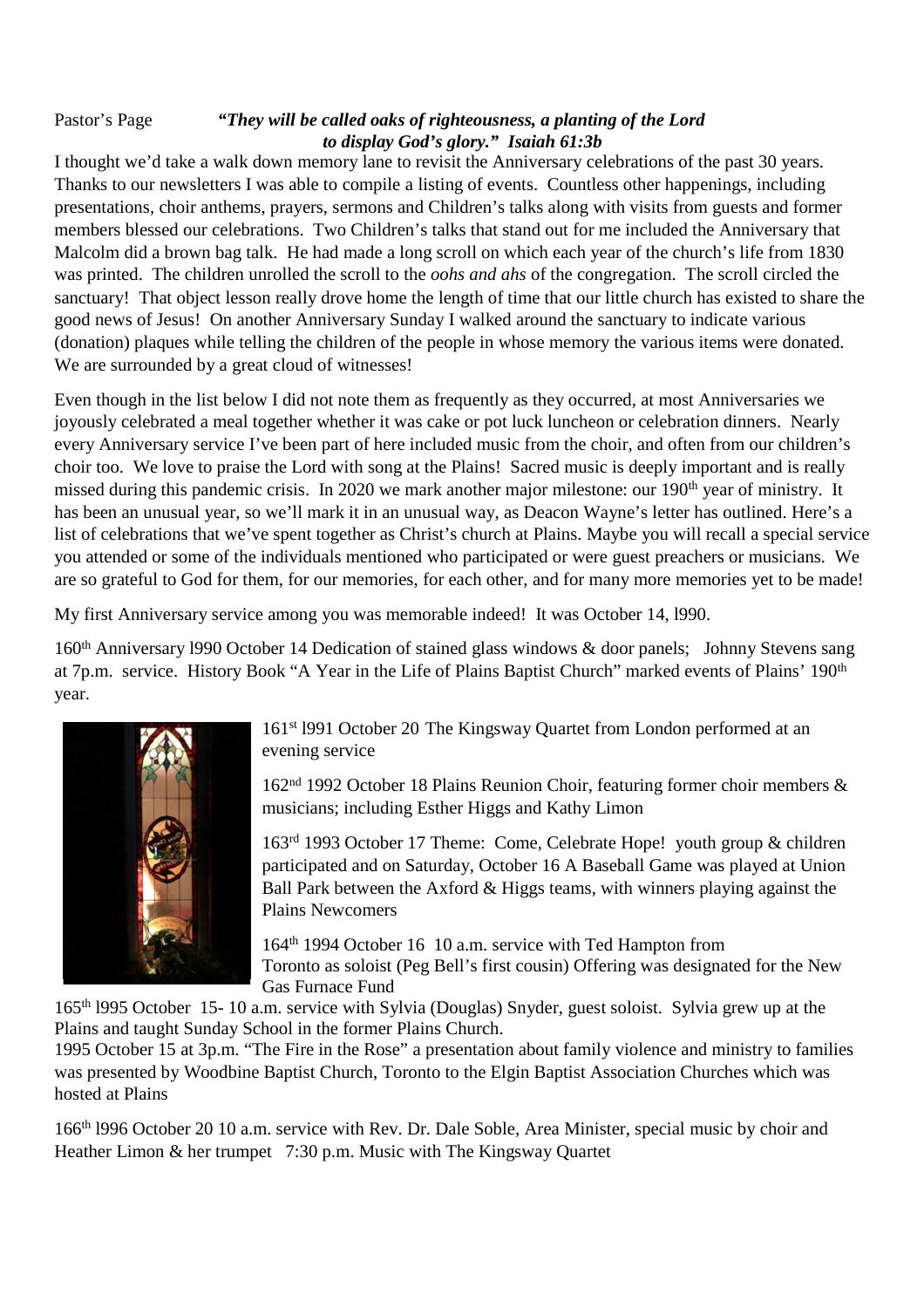167<sup>th</sup> 1997 October 19 10 a.m. Pastor Bell, preached, choir and junior choir sang. Carolyn Reed our guest soloist and guitarist from St. George, ON performed

168th l998 October 20 Guest speaker Ross Daily, broadcaster, "Grey Scale" & "Daily Business"

- 169th 1999 October 17 New NRSV Pew Bibles were Dedicated "To the Glory of God"
- 170<sup>th</sup> 2000 October 14 Saturday, Anniversary Celebration Dinner at Pearce Williams Centre Sunday, October 15, Dedication of the Time Capsule at 3 p.m. on front lawn Dr. Joyce Bellous, Professor, McMaster Divinity College was the speaker

171<sup>st</sup> 2001 October 14 A Certificate of Recognition/License to Preach was presented to Deane Proctor who was ministering at Dutton and Iona Station Baptist Churches

172<sup>nd</sup> 2002 October 20 We dedicated the Building Addition & Unveiled the Cornerstone: Charlie Rewbotham, Harvey Barrett & Dave Zavitz (CHAD Construction) did the honors.

173<sup>rd</sup> 2003 October 19 Rev. Dave Stewart, retired Chair Thames Valley District School Board preached with special music by the Plains senior and junior choirs

174<sup>th</sup> 2004 October 17 A 3 p.m. service was held with Rev. Dr. Audrey Manual Morikawa as guest speaker. She was then President of Women's Division of the Baptist World Alliance, The EBA churches were invited to join us for the service.

175th 2005 April 15 Friday, Congregational Celebration Dinner in Oak Hall, 6 p.m. with Johnny Stevens providing music.

175<sup>th</sup> 2005 October 16 at 3 p.m. Rev. Deane Proctor speaker. The choir, Erene Mifsud and the Plains Quartet provided special music.

176th 2006 October 15 Fr. Mark Sargent, retired Canadian Forces Chaplain was the preacher. Special anthem by the choir and Heather Limon accompanied hymns on the trumpet.

177<sup>th</sup> 2007 October 14 Speaker Rev. Dave Stewart from Port Stanley. "One Way Ticket" performed, featuring Erene Mifsud! The Special offering was for Pave the Parking Lot Fund.

178th 2008 October 19 The Elginaires Male Barbershop Chorus performed in the 10 a.m. service. Special Offering for *Pave the Parking Lot* Fund. *(Note: On Nov. 12 we held a live concert at the church featuring Terry Sumsion to raise funds for the new Parking Lot.)*

179th 2009 October 18 Rev. Allan Burr, former pastor at Bloomsburg and Jerseyville Baptist Churches was our guest preacher. *(Note: Allan offered the Ordination Prayer at Pastor Bell's Ordination at Plains in April l991.)*

- 180th 2010 October The Winner of the Anniversary Hymn contest was announced: Sharon Axford! We've sung her hymn every anniversary since then and love it still. At 7 p.m. The Kingsway Quartet from London performed.
- 2010 November 6 The Plains family shared a catered Meal at Oak Hall followed by a program of Historical Vignettes performed in the sanctuary. Malcolm Rust was emcee. He presented Jean Griffin, our dear church historian with a gift of flowers.

181st 2011 October 16 Rev. Malcolm Rust was the guest preacher in the a.m. service. At 3 p.m. *a Celebration of 50 years of Ordained Ministry* was held for Malcolm Rust, followed by a reception in Oak Hall. Plains was packed with his family, church family & community friends!